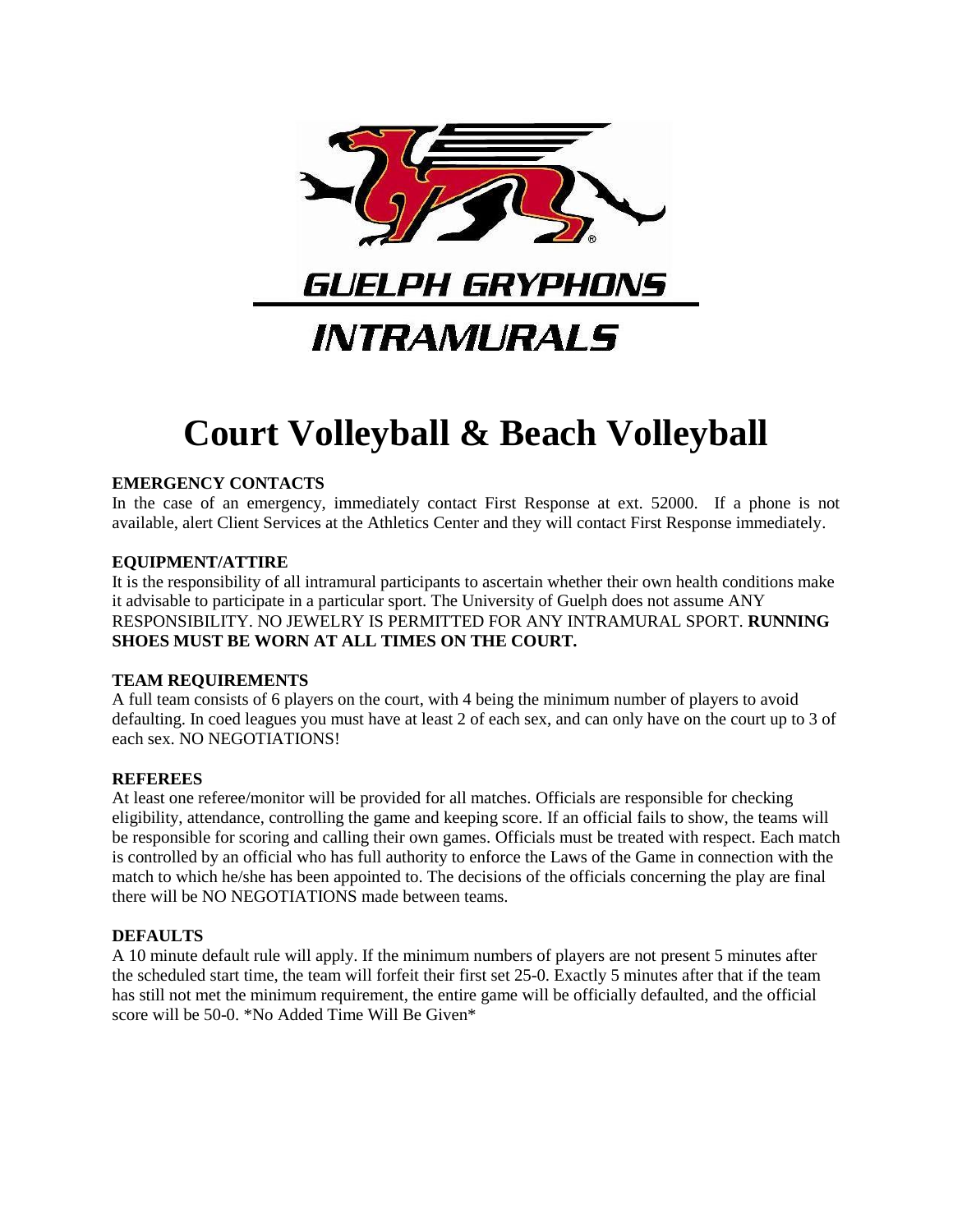## **ELIGIBLITY**

Students who have paid full student fees for the current term or have purchased an Athletics Membership (ie. Alumni, Faculty, Staff) are eligible to participate. \*Co-op\* students on their co-op term do not pay athletic student fees.

## **THE GAME**

#### Format

League matches will consist of 2 sets to 25 points, in which you have to win by 2, but caps at 27.

## Start of Game

At the beginning of every match, a coin toss (or another fair method) will be done by the official to determine which team will receive service and which team will receive side. At the end of the first game the teams will switch sides and the service will be given to the team who received the ball in the first set.

#### Playing Actions

Service is initiated with the official's whistle. Each play is also stopped with the official's whistle. Make sure you play the whistle!

## The Service and Scoring

Fun leagues – Players may serve up to 5 consecutive points before rotation of their team must occur. The teams will have to keep track and inform each other when they must rotate. The service must be served underhand (unless overhand serving is agreed upon beforehand by both teams) with one foot remaining completely behind, and without touching the service line. The service may be served from any point along the service line.

#### Competitive leagues

Regular OVA rules apply to all competitive league play, with exception to the libero. The libero has liberty to serve, but only for one player.

Service Faults Violating service order

Tossing the ball up to attempt to serve and then not completing the serve, you only get ONE toss

Having the ball touch a player on the serving team

Failing to get the ball over the vertical plane of the net (note the ball may touch the top of the net and go over)

Serving the ball out of bounds

Having your second foot touch the service line

#### Boundaries

Ball is "in" if it touches the floor of the court including any part of the boundary lines.

Ball is "out" if it lands completely outside the boundary lines; hits the ceiling; touches an object outside the court; touches antennae, ropes, posts, or net outside of the antennae; or if the ball completely crosses the vertical plane of the net totally or partially outside of the crossing space. Playing the Ball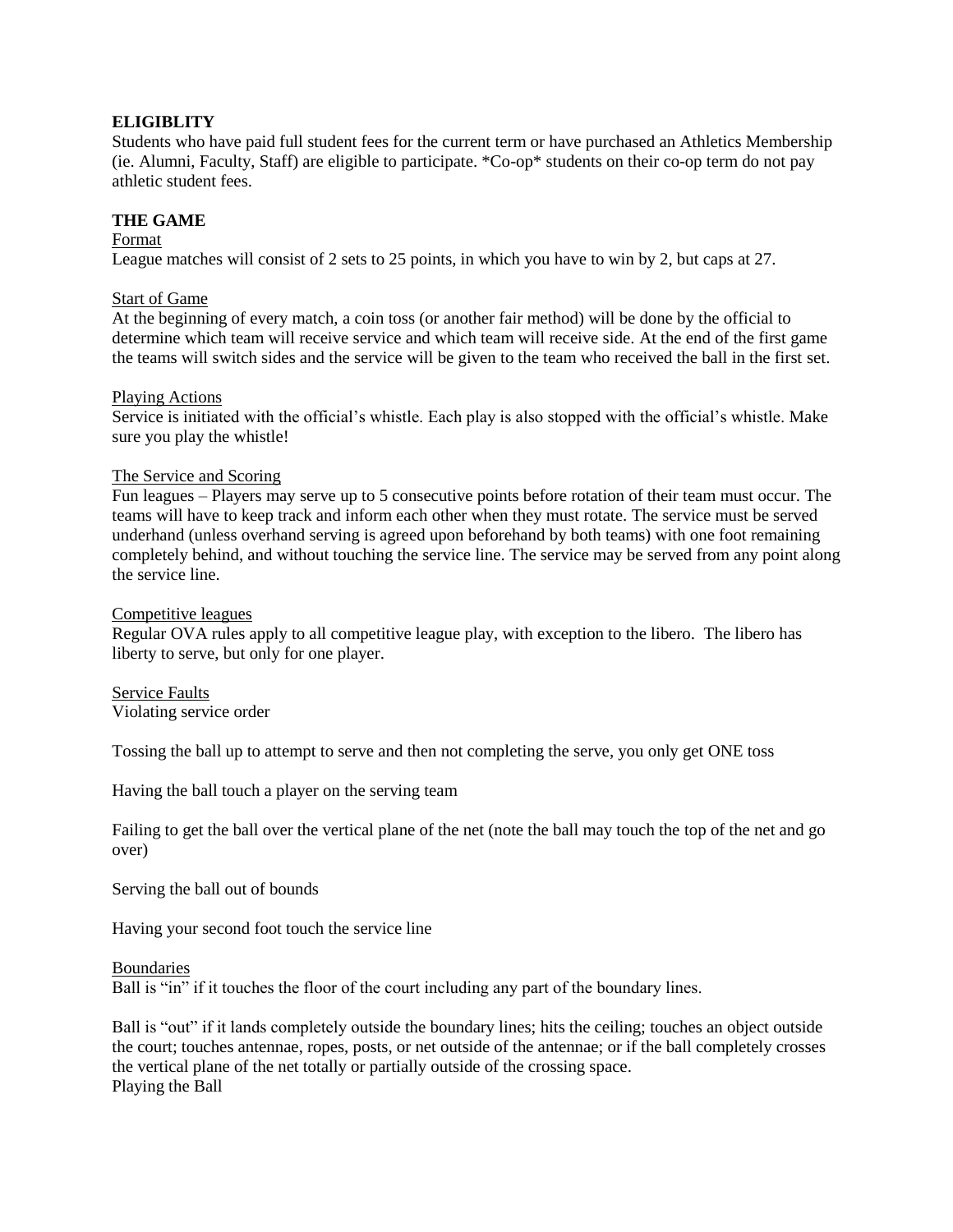A maximum of 3 contacts (a blocked ball is not counted as a contact) per team is allowed. A player may not contact the ball 2 times consecutively unless the first contact is a block. A player may volley as the first contact on their side.

Simultaneous Contacts: 2 or 3 players may touch the ball at the same time. It counts as 2 or 3 hits except when blocking.

Simultaneous contact over the net; the team receiving the ball is entitled to 3 hits. If the ball goes out it is the fault of the team on the opposite side. However, the play may continue if a player from the opposing side decides to play the ball although it is outside the boundary lines. In the event of a held ball due to simultaneous contact (i.e. blocking), the rally will be replayed.

## Assisted Hits

A player is not allowed support from a teammate or any structure in order to reach the ball. A player who is about to commit a fault may be stopped or held back by a teammate

## Characteristics of a hit

The ball may be played with any part of the body. The ball must be hit cleanly and not held, and may rebound in any direction. The ball may touch various parts of the body provided the contacts occur in one action **only when receiving a serve.**

## Ball crossing the net

The ball must go over the net within the crossing space: The boundaries of the crossing space are: 1) Lower boundary is limited by the top of the net; 2) Sides are limited by the antennae and their imaginary extensions; 3) Above is limited by the ceiling. If the ball hits off of a ceiling fan/beam/etc, it is considered out and the point will be awarded to the receiving team.

#### Players at the net

Each team must play within its own court and playing space.

#### Reaching beyond the net

A blocker may touch the ball beyond the net provided he/she doesn't interfere with the opponents play before or during the attack hit.

A player is permitted to pass his/her hand beyond the net after his/her attack hit provided the contact was first made within their playing space.

Penetration under the net is permitted provided it doesn't interfere with the opponents play. However, if a player's foot completely crosses the center line under the net the play will be stopped and the opposing side will be given the point. Contact with any other part of the body is forbidden.

#### Contact with the net

Players are **not allowed to come in contact with the net during play**. The player may touch posts or ropes outside the length of the net provided it doesn't interfere with play. No fault is committed if the ball is driven into the net which causes the net to come in contact with an opponent.

## Attack Hits

All actions to direct the ball towards the opponent except on a service or a block are attack hits. Front row players may carry out an attack hit from any height as long as that contact is made within his/her own playing space. Back row players may carry out an attack hit from any height provided that they are behind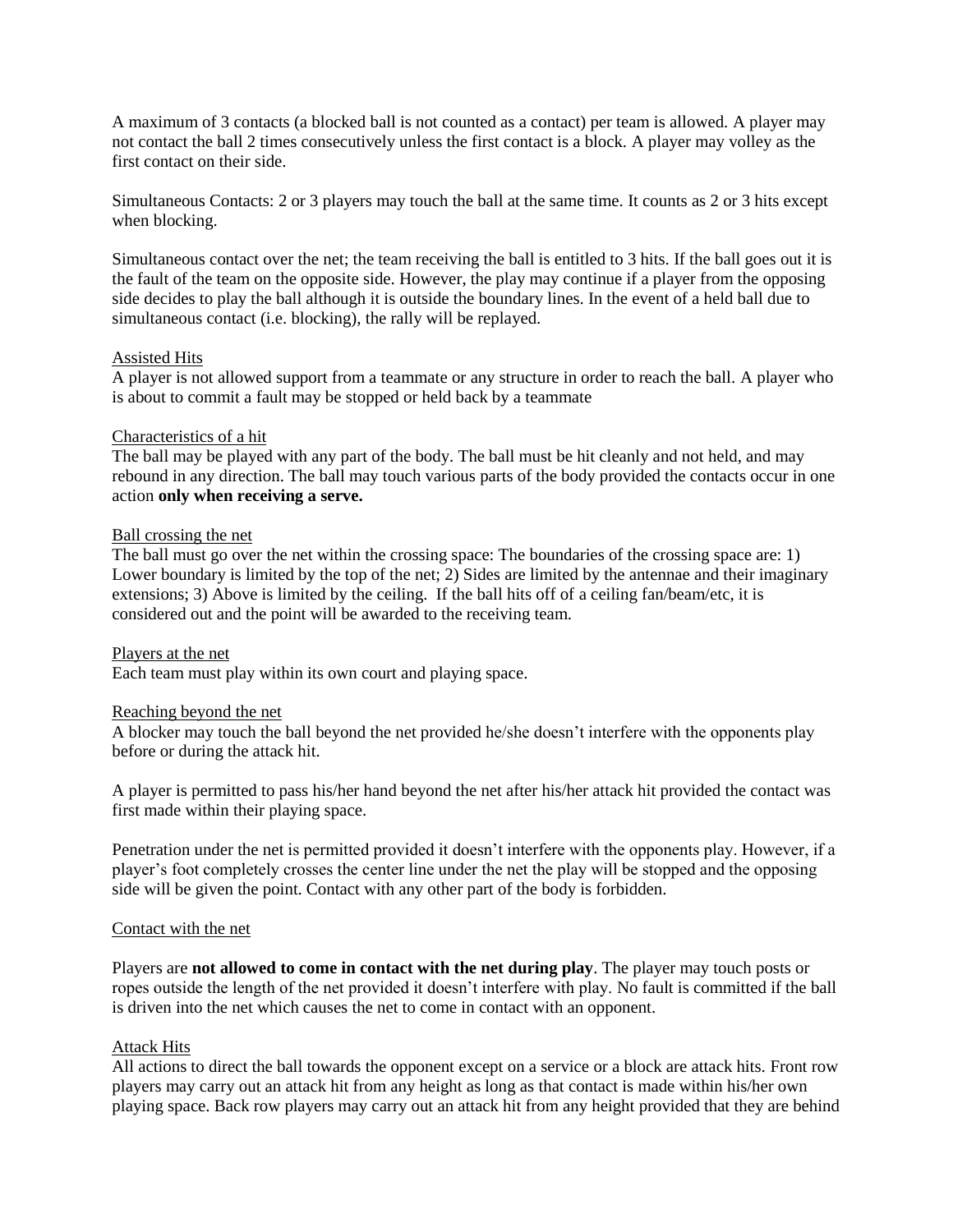the attack line. During his/her take-off the feet may neither touch nor cross the attack line. A back row player may carry out an attack hit from in front of the attack line, provided that at the moment of contact with the ball any part of the ball is below the top of the net.

Attack Hit faults: 1) a player hits the ball within the playing space of the opposing team; 2) a player hits the ball out; 3) a back row player completes a hit from in front of the attack line provided the ball at the point of contact is entirely above the top of the net; 4) a player completes an attack hit on the opponents service when the ball is in the front zone and entirely above the top of the net.

## Block

Blocking is the action of players close to the net intercepting the ball coming from an opponent by reaching higher than the top of the net. A block is not counted as a team hit. In blocking a player may place his/her arms beyond the net provided they do not interfere with opponents play. It is not permitted to touch the ball beyond the net until the opponent has executed an attack hit.

Blocking faults: 1) the blocker touches the ball in the opponents space either before or simultaneous with the opponents attack hit; 2) a back row player participates in a completed block; 3) a player blocks the ball in the opponents space outside the antenna; 4) a player blocks a serve; 5) the ball is sent out off of the block

## Player Positioning

There are 3 front row players along the net and 3 back row players. The player's positions are determined and controlled according to the positions of their feet as follows: each front row player must have at least a part of his/her foot closer to the net than the corresponding back row player; 2) each right or left side player must have at least a part of his/her foot closer to the right or left side line than the feet of the center player of his/her row.

## Interruptions

Any interruptions will be dealt with by replaying the point, including injuries.

## Facilities

All facilities should be treated with care and respect. If a problem arises it should be reported to the officials or immediately to the intramural office. Court designations for the West Gym are numbered 1 to 4 from south to north.

## Responsibilities as an Intramural Participant

All participants are expected to recognize and accept the risks inherent in their activity. Each participant is responsible for their own personal health, medical, dental, and accident insurance coverage. Participants are also expected to respect all equipment, officials, and other participants.

## Playoffs

A player must have played one-third of their team's regular season league games to be eligible for playoffs.

All competitive teams are guaranteed at least one playoff match after the regular season. Playoff games are played in the same format as regular season games. Schedules TBA.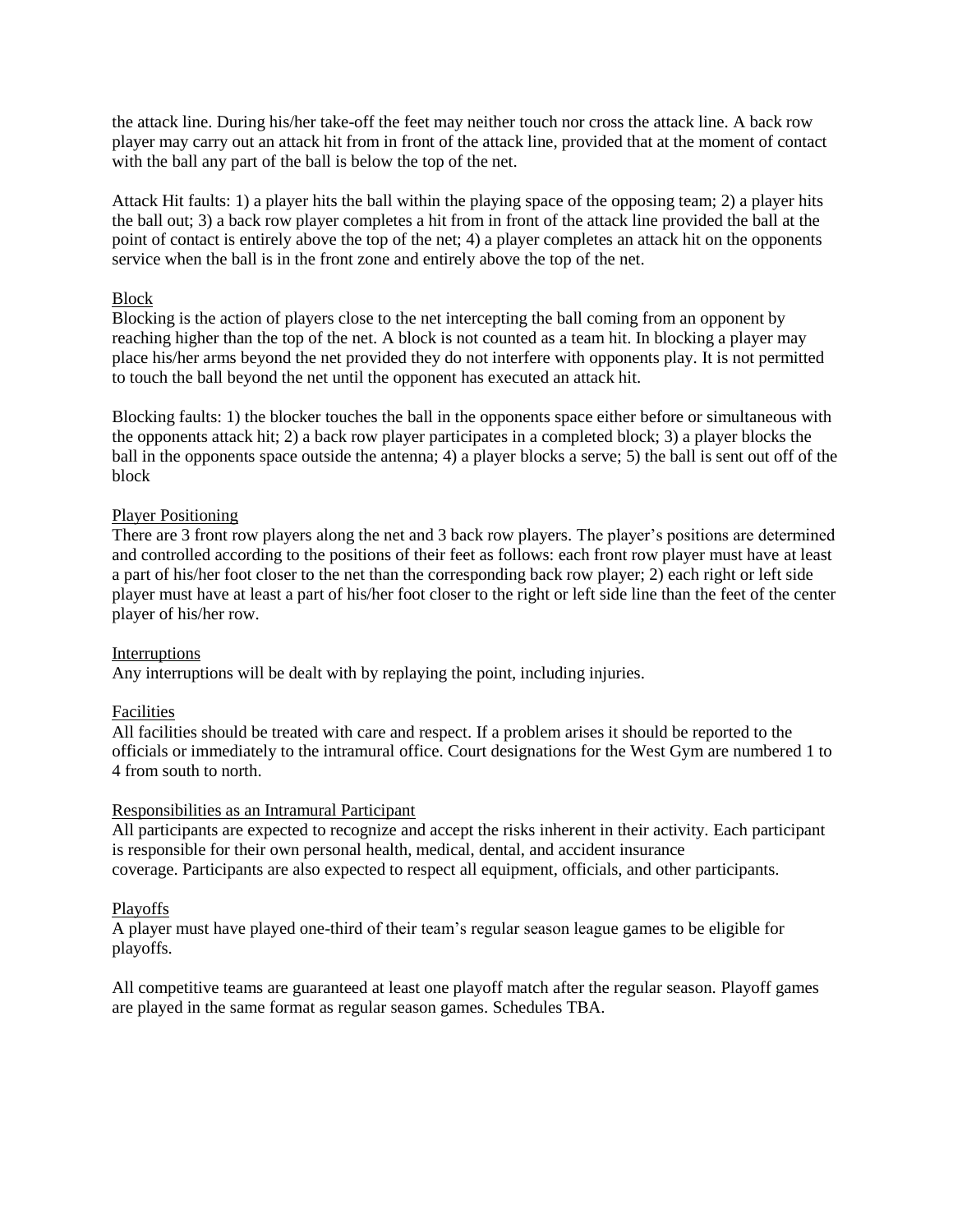## **Beach Volleyball Open 2's**

## **MONITOR**

Teams are calling and scoring their own games. If there is an argument with a call, please re-serve the ball. Monitors will be walking around and can help if a rule clarification is needed.

## **EMERGENCY CONTACTS**

In the case of an emergency, immediately contact First Response at ext. 52000. If a phone is not available, alert Client Services at the Athletics Center and they will contact First Response immediately.

## **EQUIPMENT/ATTIRE**

Any appropriate beach attire may be worn. Players may choose to play barefoot if they wish. Please bring your own ball to practice. NO JEWELRY PLEASE!

## **TEAM REQUIREMENTS**

Teams must have two players present at all times to avoid a default.

## **REFEREES:**

Teams are calling and scoring their own games. If there is an argument with a call, please re-serve the ball. Monitors will be on site and can help if a rule clarification is needed.

#### **DEFAULTING A GAME:**

Please have your team ready to start the game at the assigned times. Points will be awarded to the opposing team that is ready if teams are not ready to start at the following time intervals:

- Between 2-5 minutes of the start time 5 points will be awarded
- Between 5-9 minutes of the start time another 5 points will be awarded.
- At the 10 minute mark, the team would be given a default score of 21-0.
- Teams who defaults two DAYS of competition will be deemed ineligible for playoffs.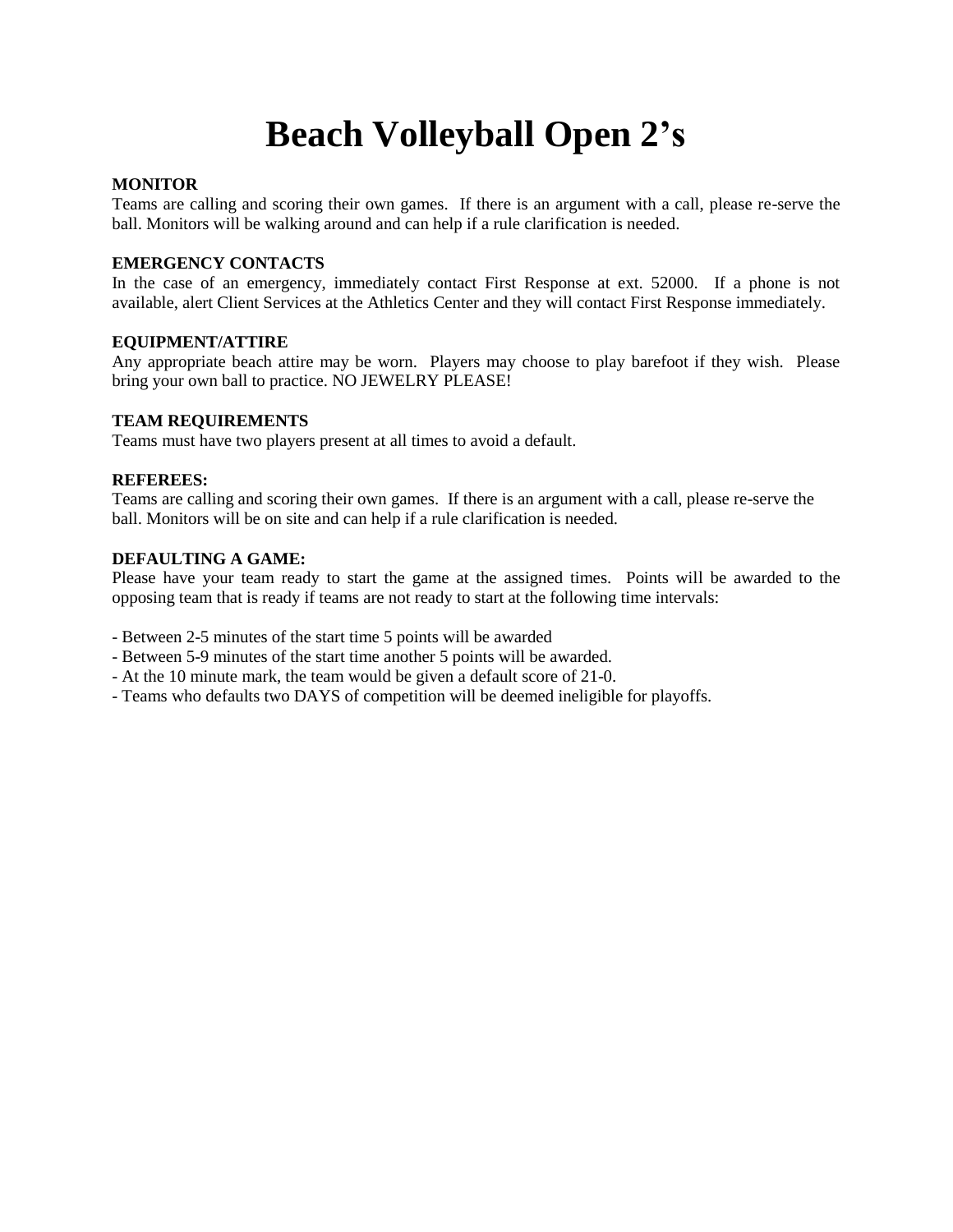## **THE GAME:**

#### Court

Beach Volleyball is played on a court 8 meters by 16 meters, divided at the 8 meter mark by a net. Nets will be at co-ed height for all divisions.

## Scoring

Matches will be **best 2 of 3 games**. The first two games to 21 rally points; cap at 23 (must win by two in case of a tie at 20). If needed, the third will be played to 15 points, cap at 17.

#### Volleying

A PLAYER MAY NEVER, EVER VOLLEY A SERVE. WE REPEAT, A PLAYER MAY NEVER VOLLEY A SERVE UNDER ANY CIRCUMSTANCES.

Once the ball is in play, players may volley however, all volleys must be CLEAN – No doubles and no lifts. A ball may be volleyed over the net, but only if you are square (either forwards or backwards) to the direction of the ball OR if you are intentionally setting your attacker for them to spike the ball and the ball accidentally drifts over the net.

No volleying on first contact unless on a hard driven hit.

## Attacks

"NO TIPPING," - no finger tips. Open handed (directed by the palm of the hand – wrist does not bend) "rolls" or close fist pokeys or cobras are permitted.

#### Player Rotations

Player rotation is not required, but SERVER rotation is required.

#### Blocking

If a player blocking touches the ball on the block, it is counted as the first touch for that team. The blocker may play the ball off his/her own block. These two contacts are counted as one touch by a player. A block counts as one touch.

#### Playing the Ball

Players may play the ball off any part of their body INCLUDING FEET.

A double is allowed on the first contact – as long as it is not a lift.

Contacting the Net and Crossing under the Net

Players may not touch the net at any time during play. A player may cross under the net without violation, as long as they do not touch anyone on the opposing team or interfere with the opposing team's playing of the ball. Players crossing under the net may return to their own side without penalty.

#### Serving

Let serves are permitted (a serve that touches the net but continues over to the opposing team's side). Remember that players can only toss the ball once for a serve.

#### Playoffs

All competitive teams are guaranteed at least two playoff matches after the regular season. Playoff games are played in the same format as regular season games.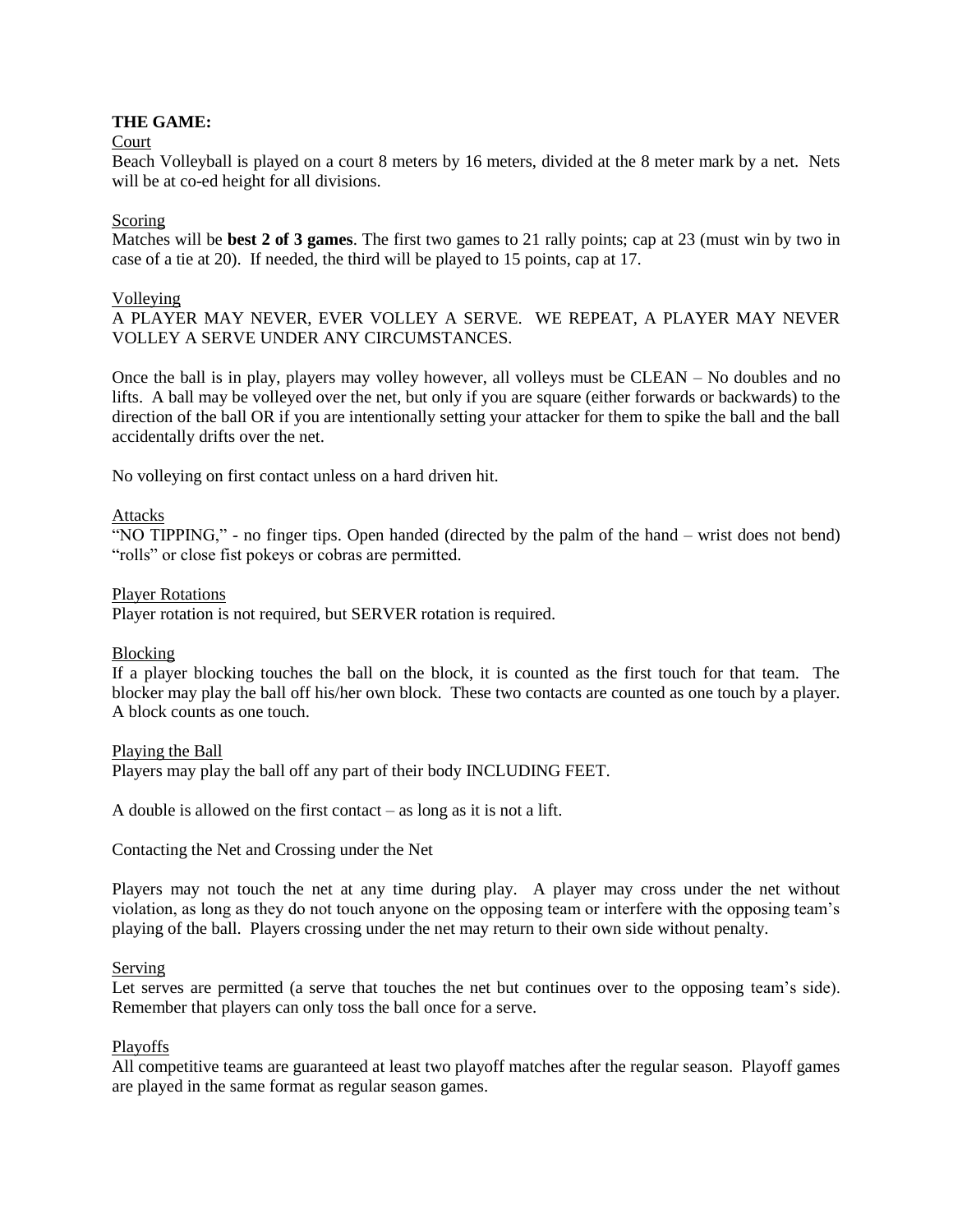## **Other**

Soft dink (open hand, fingertip) is not allowed. Ball must be cleanly hit or "pop" off the hand.

When digging a hard-driven spike it can be double-hit . Open hand digs are okay. As long as ball is not lifted.

With the exception of the hard-driven spike or block, you can never double-hit the first contact. If you receive the serve open handed (the serve is never considered a hard-driven spike regardless of its velocity), expect it to be called illegal. The tradition of the beach game does not allow the double hit on the first contact as does the indoor game.

Any questions should be directed to the Intramural Office for this sport. Have Fun!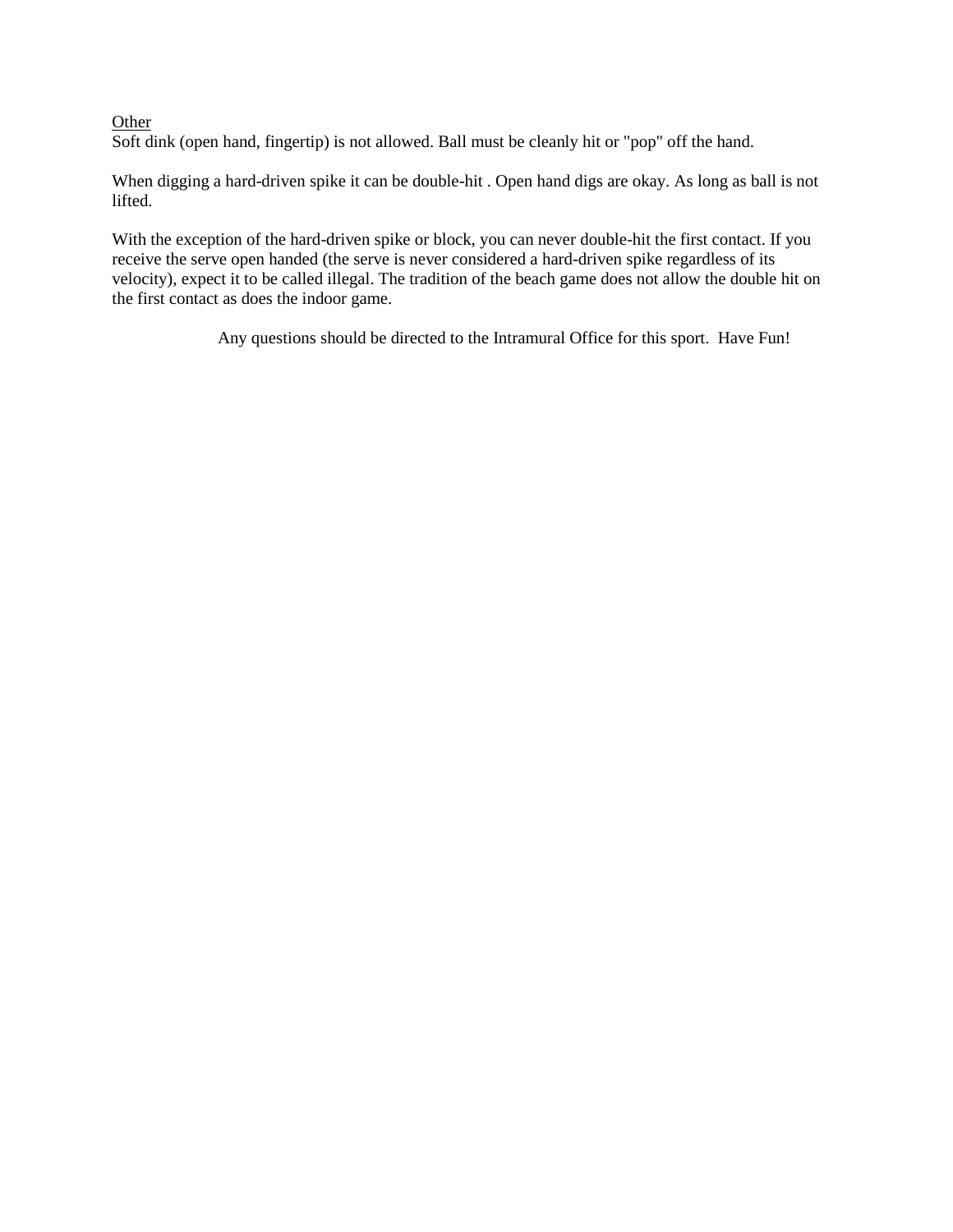## **Beach Volleyball Coed 4's**

## **MONITOR**

Teams are calling and scoring their own games. If there is an argument with a call, please re-serve the ball. Monitors will be walking around and can help if a rule clarification is needed.

## **EMERGENCY CONTACTS**

In the case of an emergency, immediately contact First Response at ext. 52000. If a phone is not available, alert Client Services at the Athletics Center and they will contact First Response immediately.

## **EQUIPMENT/ATTIRE**

Any appropriate beach attire may be worn. Players may choose to play barefoot if they wish. Please bring your own ball to practice. NO JEWELRY PLEASE!

#### **TEAM REQUIREMENTS**

Teams must have a minimum of 4 to register, and a minimum of 2 (at least one female and one male) present at each match to avoid a default. **If you only have one male, you can only play with two females. If you only have one female, you can only play with two males**.

#### **REFEREES:**

Teams are calling and scoring their own games. If there is an argument with a call, please re-serve the ball. Monitors will be on site and can help if a rule clarification is needed.

## **DEFAULTING A GAME:**

Please have your team ready to start the game at the assigned times. Points will be awarded to the opposing team that is ready if teams are not ready to start at the following time intervals:

- Between 2-5 minutes of the start time 5 points will be awarded

- Between 5-9 minutes of the start time another 5 points will be awarded.
- At the 10 minute mark, the team would be given a default score of 21-0.
- Teams who defaults two DAYS of competition will be deemed ineligible for playoffs.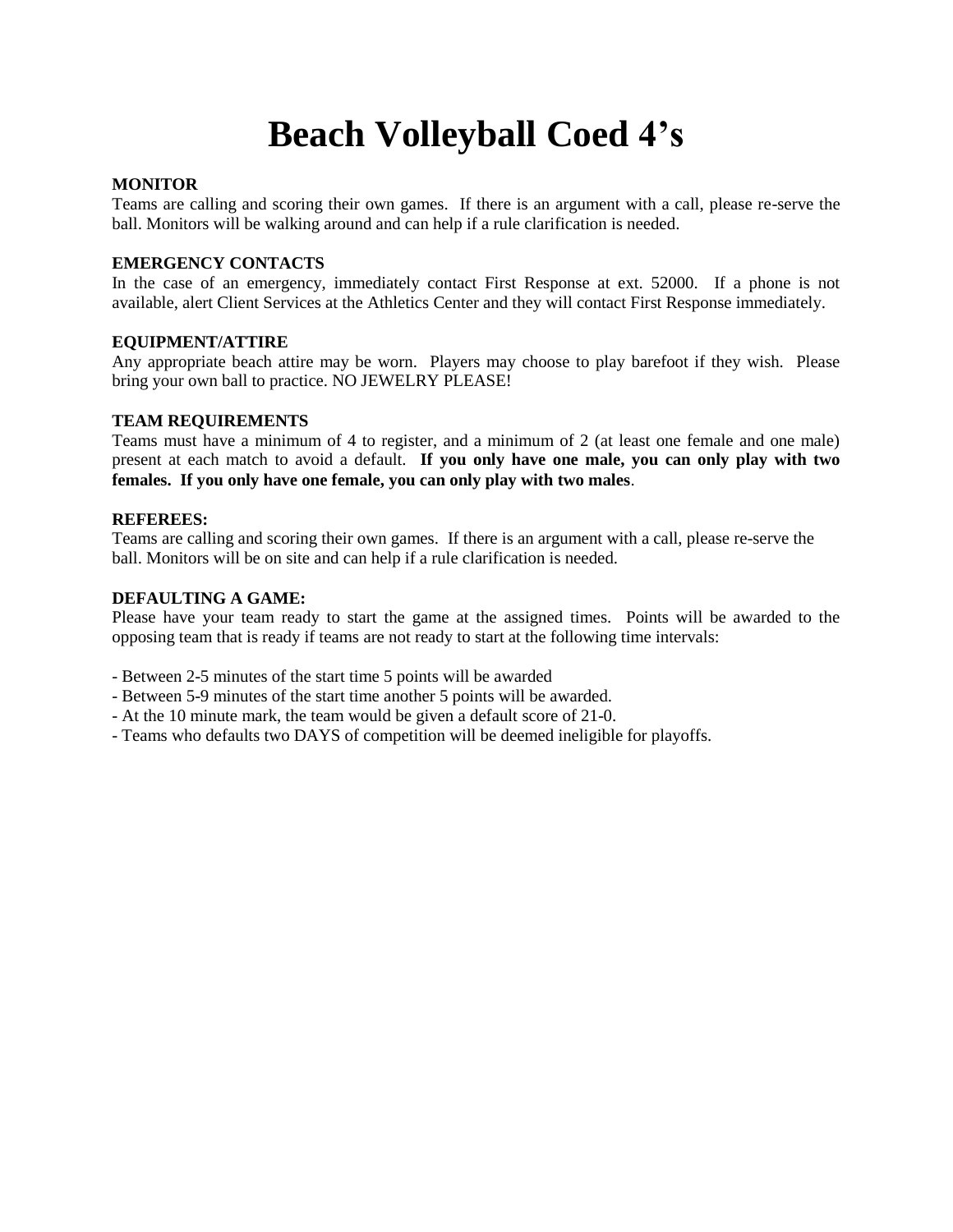## **THE GAME:**

#### Court

Beach Volleyball is played on a court 8 meters by 16 meters, divided at the 8 meter mark by a net. Nets will be at co-ed height for all divisions.

#### Scoring

Matches will be best 2 of 3 games. The first two games to 21 rally points; cap at 23 (must win by two in case of a tie at 20). If needed, the third will be played to 15 points, cap at 17.

#### Volleying

A PLAYER MAY NEVER, EVER VOLLEY A SERVE. WE REPEAT, A PLAYER MAY NEVER VOLLEY A SERVE UNDER ANY CIRCUMSTANCES.

Once the ball is in play, players may volley however, all volleys must be CLEAN – No doubles and no lifts. A ball may be volleyed over the net, but only if you are square (either forwards or backwards) to the direction of the ball OR if you are intentionally setting your attacker for them to spike the ball and the ball accidentally drifts over the net.

No volleying on first contact, unless on a hard driven hit.

#### Attacks

"NO TIPPING," - no finger tips. Open handed (directed by the palm of the hand – wrist does not bend) "rolls" or close fist pokeys or cobras are permitted

#### Player Rotations

Player rotation is not required, but SERVER rotation is required. In addition, players in the backcourt (the server is considered a back row players) may not attack or block from the frontcourt (although there is no attack line, please respect this rule).

#### Blocking

If a player blocking touches the ball on the block, it is counted as the first touch for that team. The blocker may play the ball off his/her own block. These two contacts are counted as one touch by a player. A block counts as one touch.

#### Playing the Ball

Players may play the ball off any part of their body INCLUDING FEET.

A double is allowed on the first contact – as long as it is not a lift.

Contacting the Net and Crossing under the Net

Players may not touch the net at any time during play. A player may cross under the net without violation, as long as they do not touch anyone on the opposing team or interfere with the opposing team's playing of the ball. Players crossing under the net may return to their own side without penalty.

## Serving

Let serves are permitted (a serve that touches the net but continues over to the opposing team's side). Remember that at player can only toss the ball once for a serve.